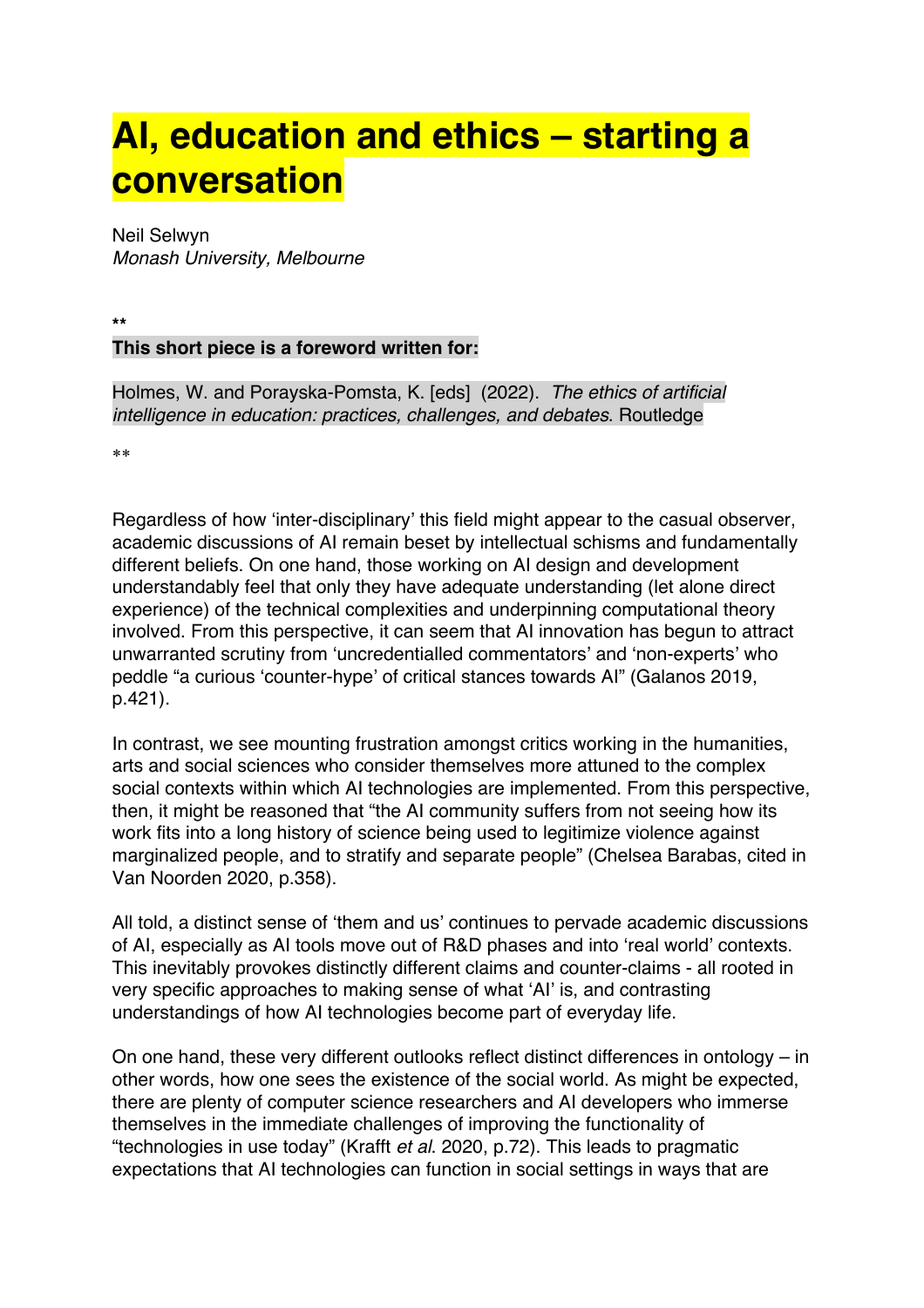broadly quantifiable, calculable and capable of operating effectively given the correct inputs (Wajcman 2019).

In contrast, are many others who feel that these assumptions do *not* extend to the complex social contexts within which AI technologies are now being implemented. From this point of view, any 'real-world' implementation of AI is severely compromised by the 'problem-solving mindset' that prevails within the computer sciences (Berendt 2019). From this point of view, we are seeing growing calls to imbue AI development with a heightened sense of the social, political and cultural dimensions of this work.

So, where does this leave our own specific interest in AI and education? Is education simply another domain in which AI experts and their critics are destined to continue talking at cross-purposes? While it might be argued that these different mindsets and belief systems are defining elements of what is means to work in 'STEM' as distinct to 'HASS', there is clearly need for increased dialogue and mutual understanding – especially as AI systems and processes begin to pervade mainstream education systems and settings.

Thus, while educational AI will undoubtedly continue to be a hotbed of technicallyfocused problem-solving, we need to take seriously Bettina Berendt's (2019) point about the dangers of seeing AI in purely computational terms. The recent push for more discussion of 'AI ethics' is one such response to this predicament – perhaps offering common-ground on which different academic factions involved in the educational implementation of AI can meet.

# **AI ETHICS - A CONVERSATIONAL STARTING POINT**

This book is a good opportunity to bring about such cross-disciplinary encounters and conversations. As many of its chapters illustrate, considerable progress has already been made in crafting a sense of what AI ethics might look like with regards to education. For example, there are burgeoning discussions of educational AI in terms of privacy, explicability, respect for human autonomy, and so on. This has translated into emerging debates over how educational issues fit with broader discussions of 'fairness, accountability and transparency', 'trustworthy AI', 'humane AI', and so on.

That said, this book also reminds us that these are not discussions that can be wrapped up quickly, or perhaps *ever* addressed to everyone's complete satisfaction. The coming-together of AI, education and ethics immediately raises tricky questions and confronting ideas. In short, AI ethics is not a topic that can be entered into halfheartedly!

Indeed, unlike many other discussions around AI, talk of 'AI ethics' will quickly push many of us into unfamiliar and unsettling territory. When applied to a real-life setting such as education, questions of ethics are inherently normative – concerned with developing shared principles of "how we should live and what we morally ought to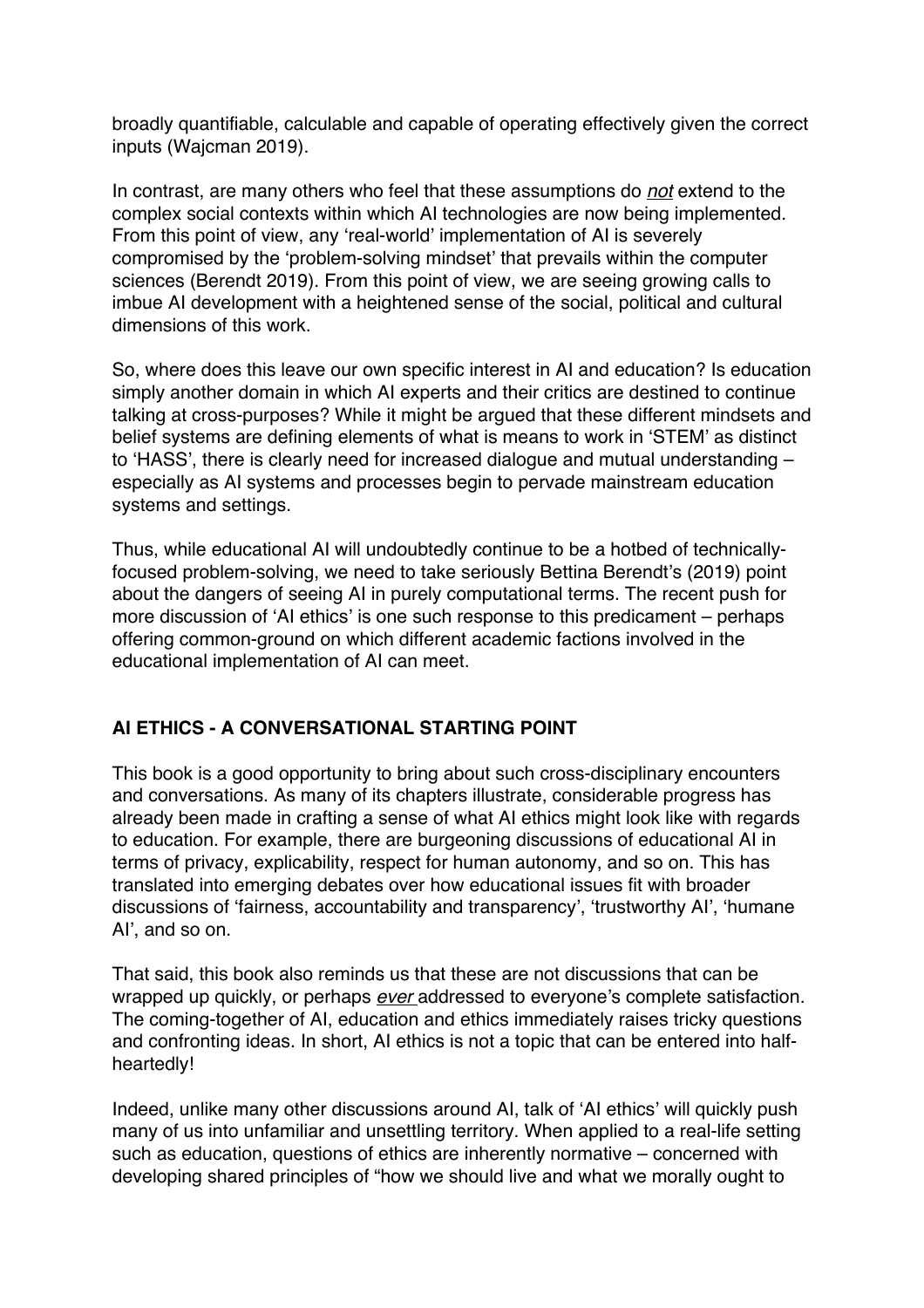do" (Driver 2005, p.31). These are complex questions of what should be considered 'good' or 'bad' conduct, what constitutes 'right' or 'wrong' behaviour, and similar value judgements. These are tricky negotiations over what we think should (and should not) be done, what is collectively acceptable … and what is not.

So, this book needs to be read as a starting point for a number of different conversations around education and AI that hopefully will evolve over the next few years. Nothing that is written here will provide a definitive guide to how anyone might be able to best 'do' ethics. Instead, this book should provoke more questions than it will provide answers, and raise more contentions than conclusions. It is perhaps best to approach these chapters in a spirit of problem-raising rather than problem-solving. To get things going, then, here are three preliminary sets of contentions …

#### *i) AI ethics are not clearly defined and easily 'fixed'*

Despite everything I have just written, it might still seem tempting to hope that AI ethics is something that can be neatly bundled up and dealt with – ideally in a similar manner to how matters of 'ethics' are actioned in domains such as medicine, journalism and business. This might be described as a matter of applied ethics – i.e. identifying how to practically apply moral questions and normative judgements to the development and application of AI in education.

There are certainly many people in the AI community pursuing this line of thought framing ethical issues in terms of technical challenges that can be addressed through better design and development of AI. This mindset is evident in current enthusiasms for notions such as 'privacy by design', or addressing complex issues of social bias and discrimination through 'correcting' statistical bias, underrepresentation and variance in datasets

At first glance, such efforts might well seem to be an effective pragmatic way to address a tricky problem. Yet, the moral conundrums and challenges that underpin AI ethics in education are obviously not *wholly* reducible to sets of discrete procedural challenges that can be codified and then 'solved' through better design and programming. As Brent Mittelstadt (2019, p.505) puts it, "the risk is that complex, difficult ethical debates will be oversimplified to make the concepts at hand computable and implementable in a straightforward but conceptually shallow manner".

As such, when talking about AI ethics and education we need to remain sceptical of 'technical fixes' that convey promises of being able to engineer achievable 'ethical' action. We certainly need to remain vigilant for surface-level responses that slip into corporate obfuscation and 'ethics-washing' (Wagner 2018). This has certainly proven the case with Big Tech efforts to set up ethics frameworks and ethics boards to no great effect (other than as an attempt to avoid regulation). Instead, as Mittelstadt (2019, p.505) concludes: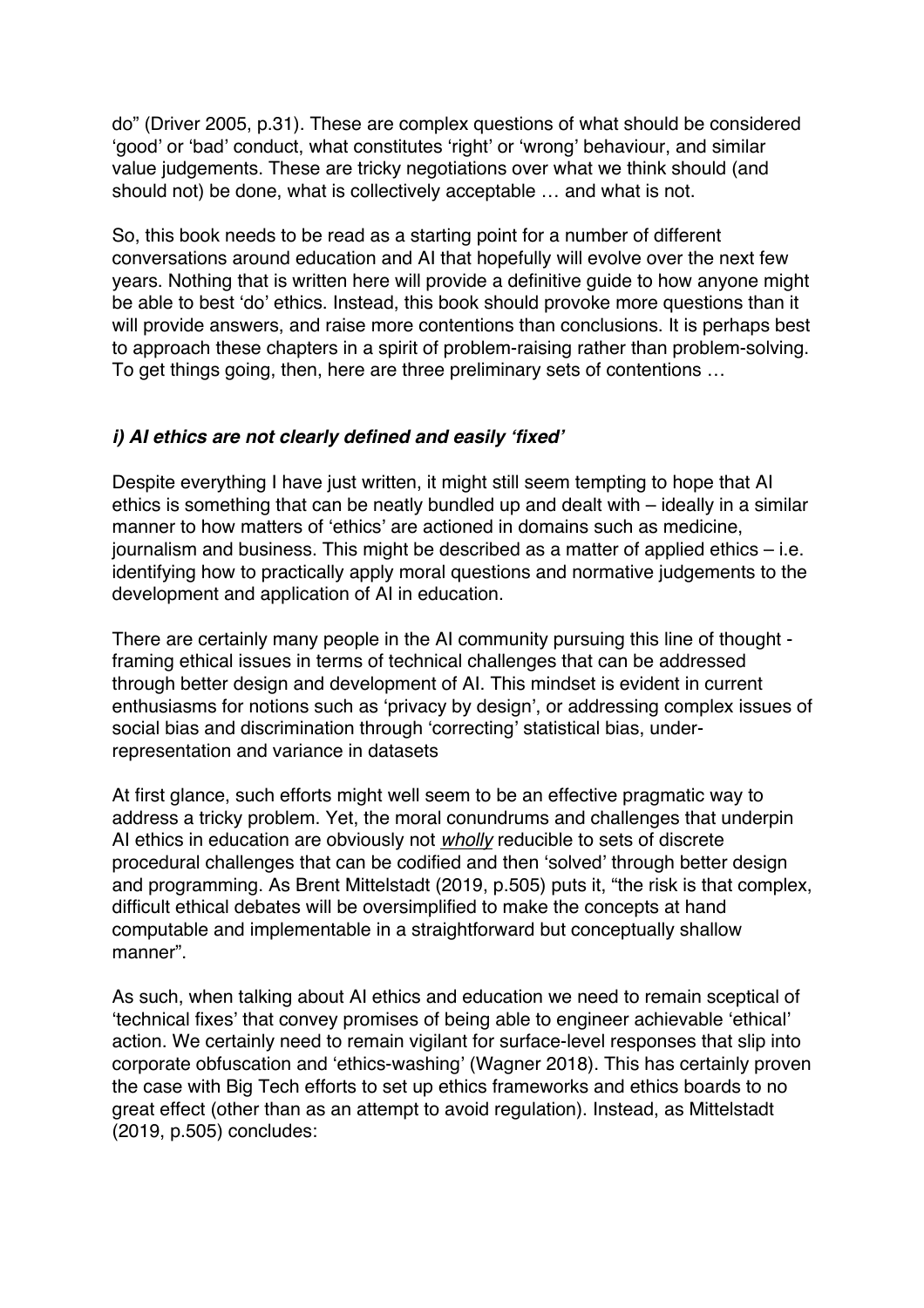"Ethics is not meant to be easy or formulaic. Intractable principled disagreements should be expected and welcomed, as they reflect both serious ethical consideration and diversity of thought. They do not represent failure, and do not need to be 'solved'. Ethics is a process, not a destination".

#### *ii) AI ethics are not an intuitive matter of doing 'good'*

Of course, this framing of ethics as a 'process' of ongoing moral reflection runs the risk of pushing some folk to disengage completely from *any* sort of grounded, systematic approach to engaging with AI ethics. Oftentimes, this sees discussions descend into the presumption that AI ethics might be best tackled through personal intuition and/or individual commitments to working out how one's own work with AI might be aligned with 'good' outcomes. This inevitably leads to efforts that are underpinned by flimsy and unarticulated political assumptions about what 'AI for good' might constitute (let alone the question of whether an unproblematic 'good' might be achievable at all).

At best, this approach falls into what Ben Green (2018) describes as a nonpoliticized "know it when you see it" approach to deciding what constitutes fair/humane/good AI and data science. In terms of discussions around AI and education, this can result in crude equivalencies such as 'Poverty=Bad' or 'Staying enrolled on a university course=Good".

Of course, deciding what constitutes 'good' involves complex normative judgements, which ideally need to be worked out through sustained dialogue amongst *all* those implicated in any particular technology use. Crucially, this dialogue should be driven by a strong guiding political philosophy. The lack of such a systematic approach and grounding principles means that any identified ethical 'goods' can become dangerous over-simplifications of politically complex and long-contested issues. This form of 'AI ethics' therefore runs the risk of what Green (2018, p.2) describes as blithely "wading into hotly contested political territory" and resulting in contestable (perhaps regressive) actions.

# *iii. Our conversations around AI ethics need to be inclusive and far-reaching*

Both of these approaches (the over-codified and the over-vague) relate to a third important point of contention. In short, we need to call out the tendency for discussions of AI ethics to be driven by already privileged and dominant voices. Talk of AI ethics rarely originates from the people and groups who are *most*  disadvantaged by AI. Instead, discussion of 'AI ethics' to date has been something of a closed shop – dominated by those who are already invested in (and advantaged by) AI.

This leads to narrow and unimaginative discussions about what AI ought to be. For example, as Kate Crawford (2021) observes, discussions tend to focus on idealised ethical *ends* for AI, rather than more messy questions over the actual *means* through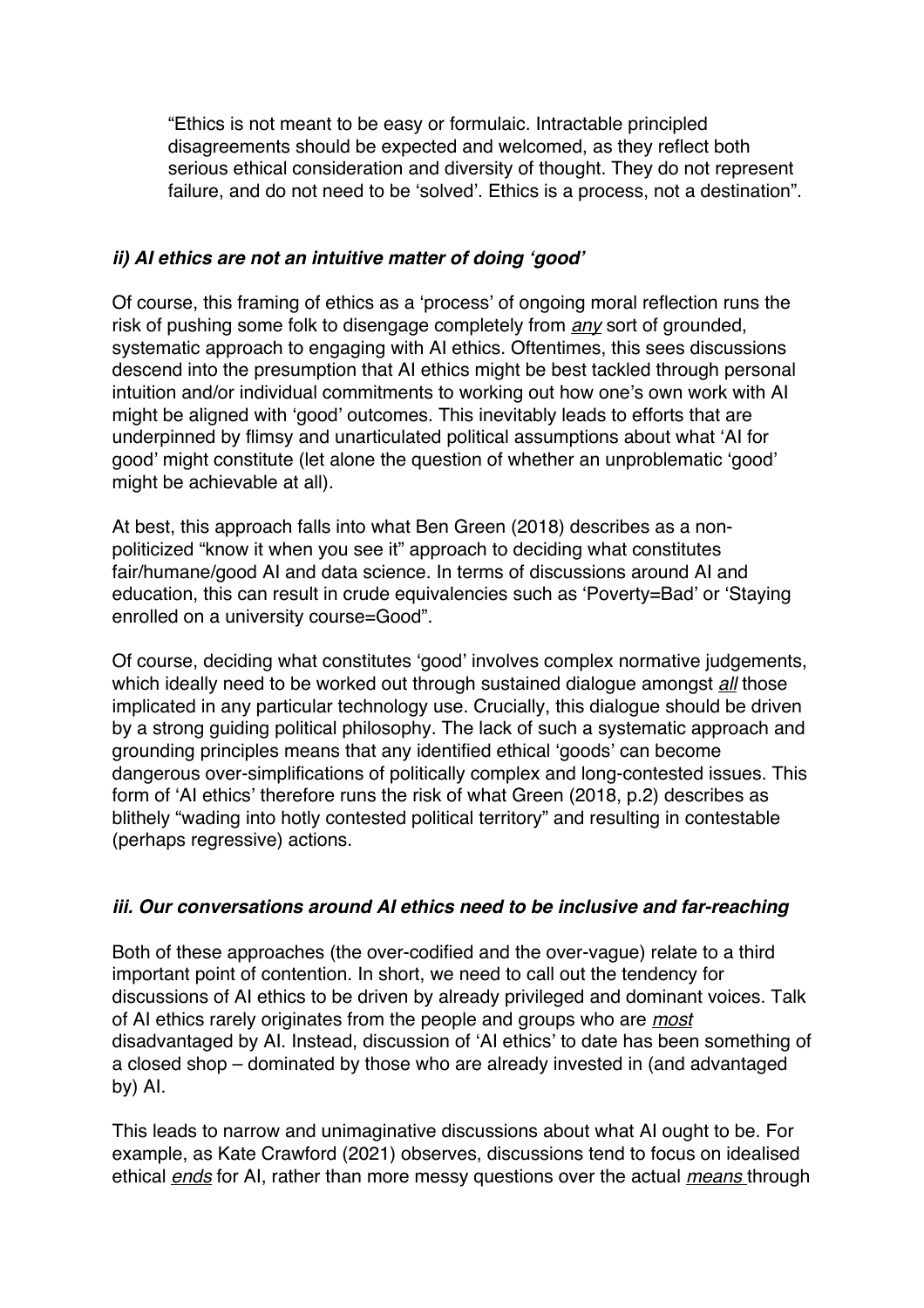which AI might be applied in an ethical manner. This also leads to a limited set of ideas about how AI should be overseen and how key protagonists might be held accountable. For example, we continue to see prominent calls for industry 'selfregulation' that hold little weight in the face of Big Tech actors for whom multi-million dollar fines are accepted as minor collateral damage. As such, AI ethics codes and guidelines are rarely reinforced by effective mechanisms to ensure that companies and/or their employees actually adhere to stated principles or else are held accountable for any transgressions.

We also need to call out is the tendency for AI ethics to be discussed almost exclusively in terms of Western European and North American understandings of ethics – thereby overlooking philosophical traditions from non-Western contexts. There is much to learn from viewing AI development through the lenses of Buddhist ethics, moral thinking in the Chinese/Daoist tradition, views on ethics from Persian, African and Indian thought. Similarly, framing AI through Indigenous knowledges opens up numerous different ways of thinking about how AI and education might come together (or not).

Above all, discussions of AI ethics need to steer well clear of any belief that these are novel issues and concerns that are best dealt with by 'AI experts'. Instead, when talking about 'AI ethics in education' we are primarily talking about educational ethics and societal ethics – issues and debates that have engaged diverse groups and communities for centuries. The implementation of AI in education is inevitably entangled with long-standing ethical and political dimensions of educational professions, processes and practice. In short, "AI Ethics is effectively a microcosm of the political and ethical challenges faced in society" (Mittelstadt 2019, p.505).

# **CONCLUSIONS**

All told, 'AI ethics' is a useful starting-point (rather than obvious end-point) from which to advance: (i) the commitment that many AI developers have to making better products, as well as (ii) address the serious concerns that critics are now raising around AI and education. This book's interrogation of 'AI ethics' should be seen as an opening gambit that will hopefully lead on to more complex conversations. As argued earlier, AI ethics is not something that can be wrapped up quickly, or ever satisfactorily decided upon and concluded. Engaging with ethics is a morally reflective process that needs to be ongoing.

Crucially, these conversations around AI, education and ethics should be framed by explicit sets of values, and ready to embrace the politics of negotiating between competing perspectives, goals, and agendas. Indeed, many of the most critical issues surrounding the (mis)use of AI in education are profoundly political in nature, and entangled with broader issues of power, disadvantage and marginalisation (see Verdegem 2021). The forms of AI that are beginning to pervade education, and the infrastructures they are embedded in, all "skew strongly toward the centralisation of power" (Crawford 2021, p.223). As such, it could be argued that AI can never be engineered to be completely 'fair' or 'democratised'.